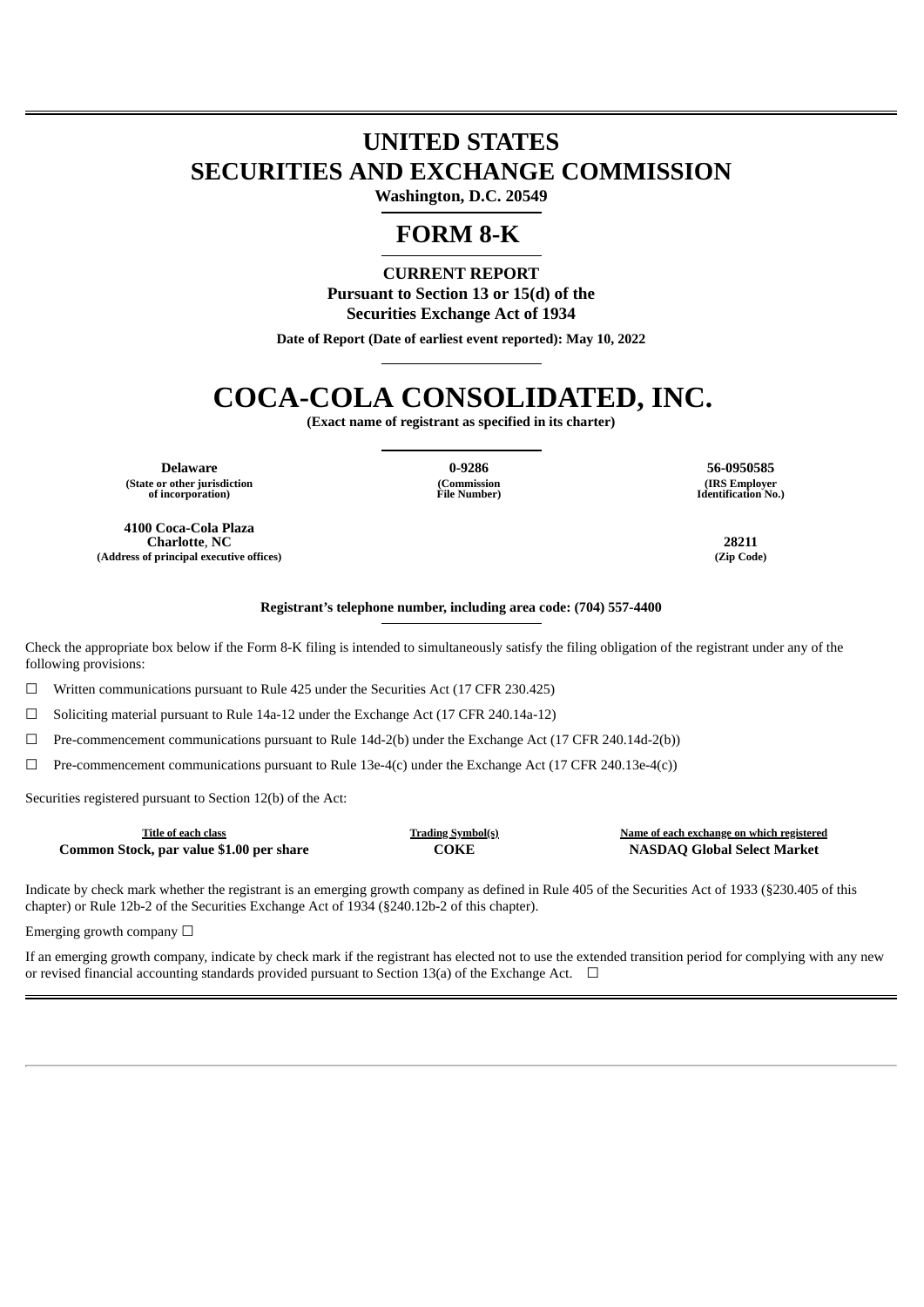### **Item 5.07. Submission of Matters to a Vote of Security Holders.**

- (a) On May 10, 2022, Coca-Cola Consolidated, Inc. (the "Company") held its 2022 Annual Meeting of Stockholders (the "Annual Meeting").
- (b) At the Annual Meeting, the Company's stockholders (i) elected all 11 of the Company's nominees for director to serve until their terms expire at the Company's 2023 Annual Meeting of Stockholders or until their successors are duly elected and qualified; and (ii) ratified the appointment of PricewaterhouseCoopers LLP to serve as the Company's independent registered public accounting firm for fiscal 2022. Each of these proposals is further described in the Company's definitive proxy statement on Schedule 14A filed with the United States Securities and Exchange Commission on March 28, 2022.

The final voting results for each of the proposals submitted to the Company's stockholders at the Annual Meeting are as follows:

#### **1. Election of directors:**

| <b>Nominee</b>         | <b>Votes For</b> | <b>Votes Withheld</b> | <b>Broker Non-Votes</b> |
|------------------------|------------------|-----------------------|-------------------------|
| J. Frank Harrison, III | 48,646,268       | 1,820,726             | 601,018                 |
| Sharon A. Decker       | 50,348,161       | 118,833               | 601,018                 |
| Morgan H. Everett      | 50,151,499       | 315,495               | 601,018                 |
| James R. Helvey, III   | 50,425,768       | 41,226                | 601,018                 |
| William H. Jones       | 50,393,986       | 73,008                | 601,018                 |
| Umesh M. Kasbekar      | 50,181,232       | 285,762               | 601,018                 |
| David M. Katz          | 48,497,707       | 1,969,287             | 601,018                 |
| Jennifer K. Mann       | 50,181,451       | 285,543               | 601,018                 |
| James H. Morgan        | 49,955,544       | 511,450               | 601,018                 |
| Dennis A. Wicker       | 49,758,284       | 708,710               | 601,018                 |
| Richard T. Williams    | 50,383,026       | 83,968                | 601,018                 |

#### 2. Ratification of the appointment of PricewaterhouseCoopers LLP to serve as the Company's independent registered public accounting **firm for fiscal 2022:**

| <b>Votes For</b> | <b>Votes Against</b> | Abstentions | <b>Broker Non-Votes</b> |
|------------------|----------------------|-------------|-------------------------|
| 50,948,042       | 104,380              | 15,590      | __                      |